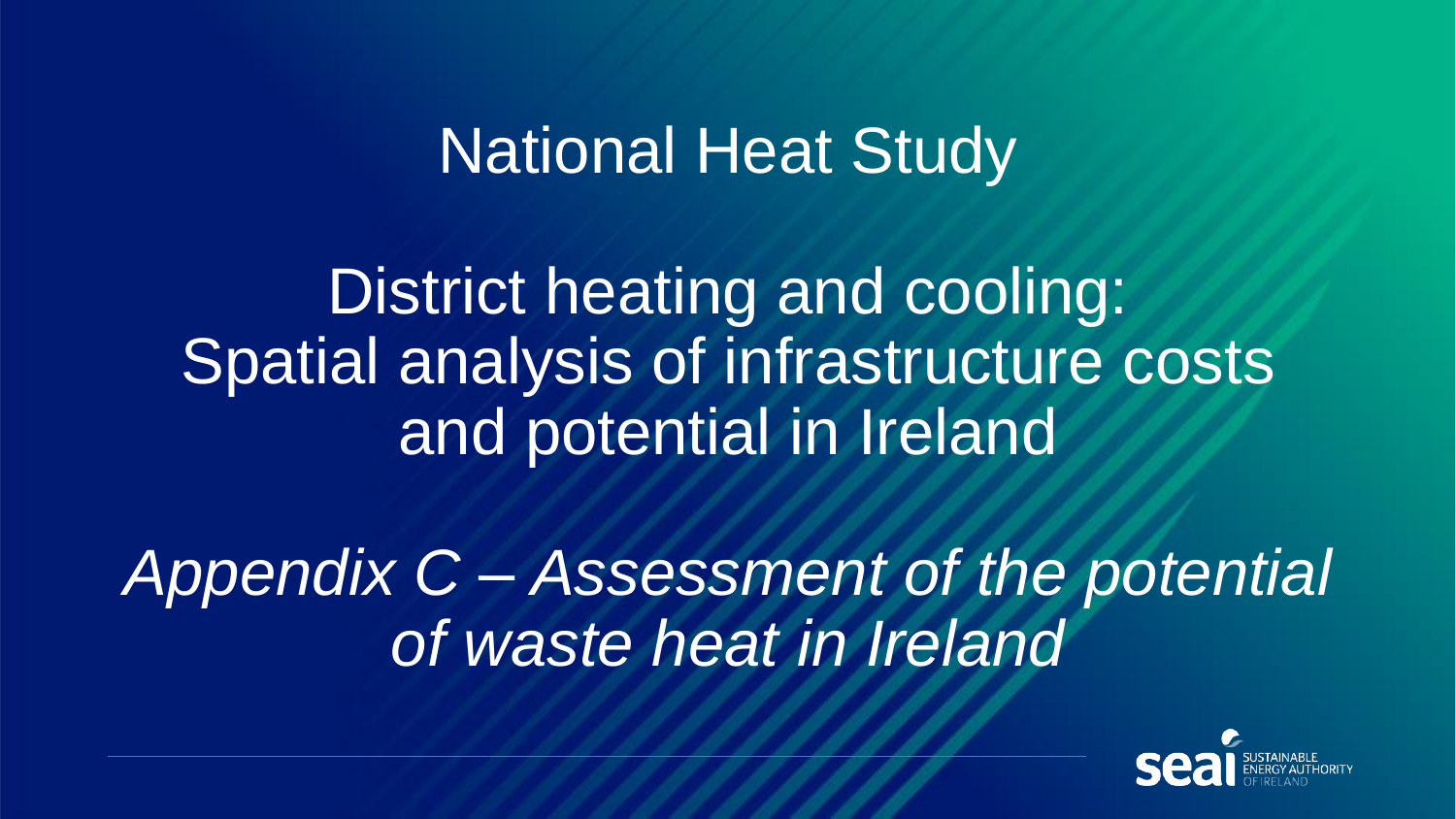# **Contents**

I. Introduction

II. Thermal power generation installations

III. Heat and power cogeneration installations

IV. Waste incineration plants

V. Renewable energy installations

VI. Industrial installations

VII. Other low temperature waste heat sources

VIII. Overall heat recovery results

IX. Waste cold sources

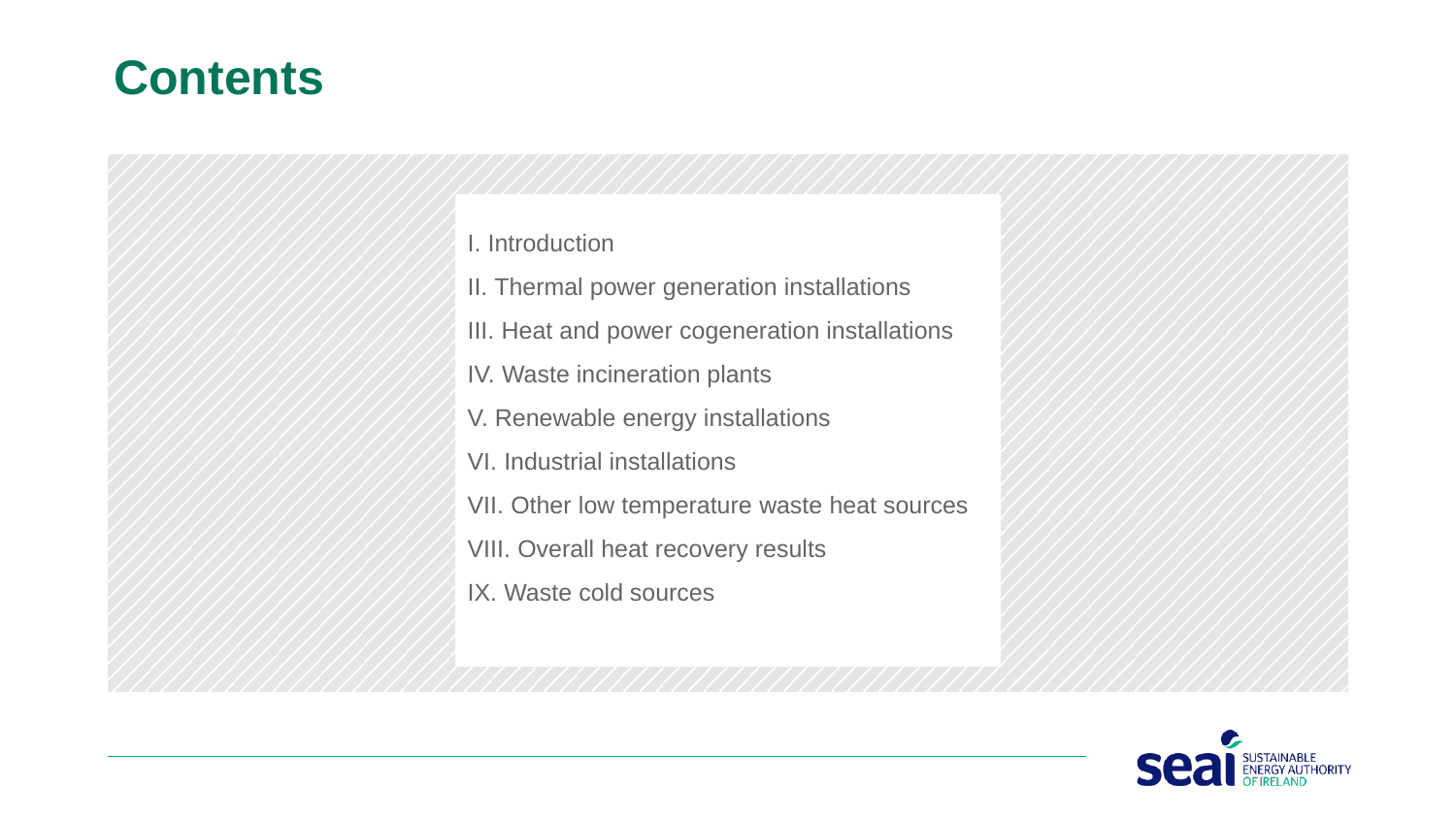The National Heat Study aims to provide a rigorous and comprehensive analysis of the options to reduce  $CO<sub>2</sub>$ emissions associated with heating in Ireland. The Sustainable Energy Authority of Ireland (SEAI) commissioned Element Energy and Ricardo Energy and Environment to work with SEAI on the study. The project was carried out in close collaboration with the Department of the Environment, Climate and Communications.

As well as contributing to national policy, the findings also supported Ireland's second submission to the EU of a National Comprehensive Assessment of the Potential for Efficient Heating and Cooling, as required by Article 14 of the Energy Efficiency Directive. The data, assumptions and outcomes of the National Heat Study are detailed in eight technical reports. The concluding report is *Net Zero by [2050](http://www.seai.ie/publications/Net-Zero-by-2050.pdf)*, which outlines the study's key insights across scenarios that achieve net-zero emissions from heating and cooling.

The present slide deck is an appendix to the *District Heating and Cooling: Spatial analysis of [Infrastructure](http://www.seai.ie/publications/District-Heating-and-Cooling.pdf) Costs and Potential in Ireland* **report.**



Official Journal of the European Union, 2012. Directive 2012/27/EU of the European Parliament and of the council of 25 October 2012 on energy efficiency, amending Directives 2009/125/EC and 2010/30/EU and repealing Directives 2004/8/EC and 2006/32/EC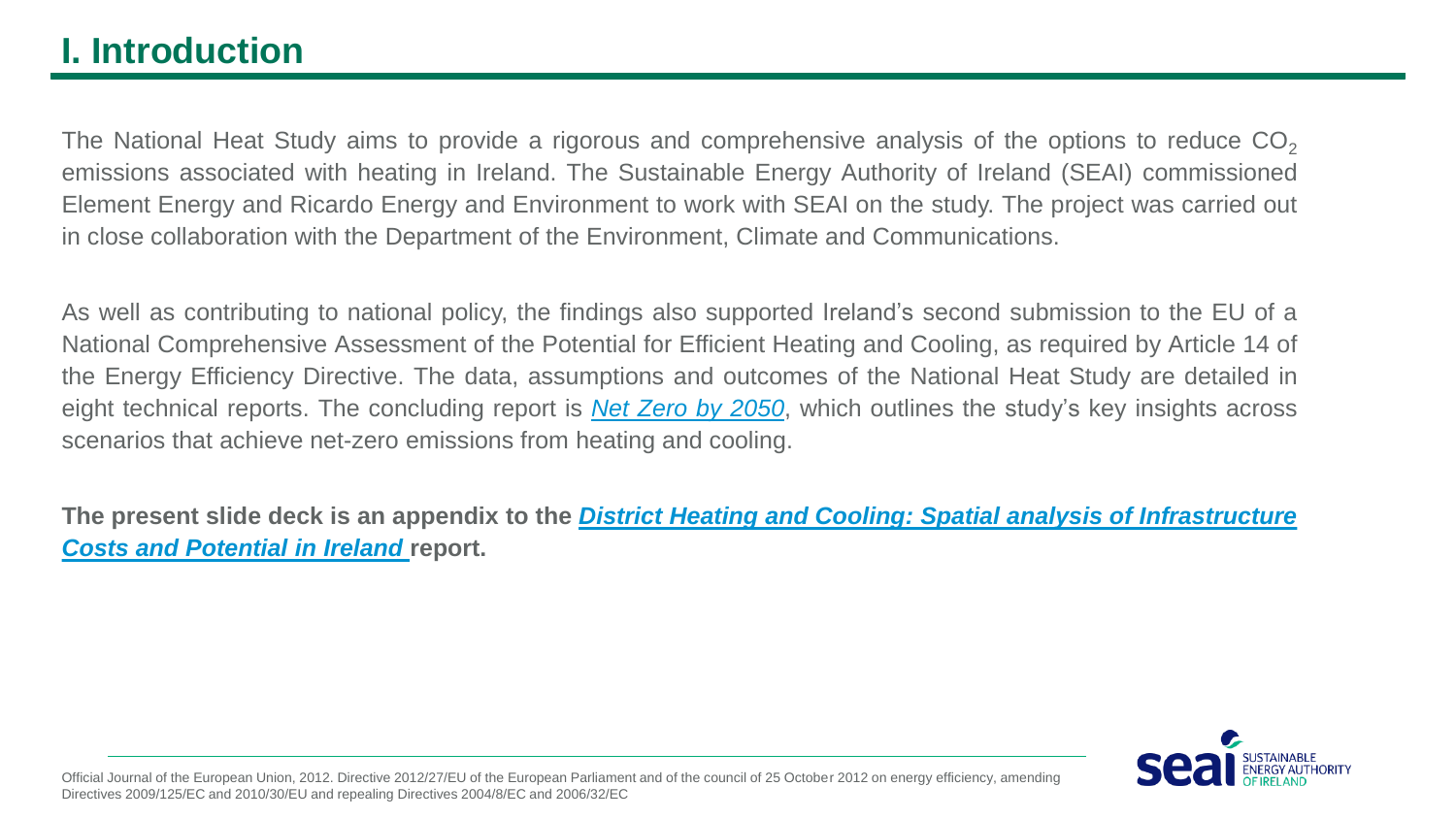The purpose of this work was to identify and assess potential waste heat and cooling sources within Ireland, as requested by Commission Recommendation (EU) 2019/1659. This was divided into six distinct components:

- I. Thermal power generation installations that can supply or can be retrofitted to supply waste heat with a total thermal input exceeding 50 MWth;
- II. Heat and power cogeneration installations using technologies referred to in Part II of Annex I of the Energy Efficiency Directive (EED) with a total thermal input exceeding 20 MWth;
- III. Waste incineration plants;
- IV. Renewable energy installations with a total thermal input exceeding 20 MWth other than the installations specified under the first and second bullet points above generating heating or cooling using the energy from renewable sources;
- V. Industrial installations with a total thermal input exceeding 20 MWth which can provide waste heat, such as alumina, ceramic, cement sites etc.;
- VI. Other low temperature waste heat sources, such as cooling towers serving space and other cooling systems, where the waste heat can be captured and upgraded where necessary using high efficiency heat technologies to meet heat demands elsewhere.

Furthermore, opportunities for waste cold recovery were to be evaluated.

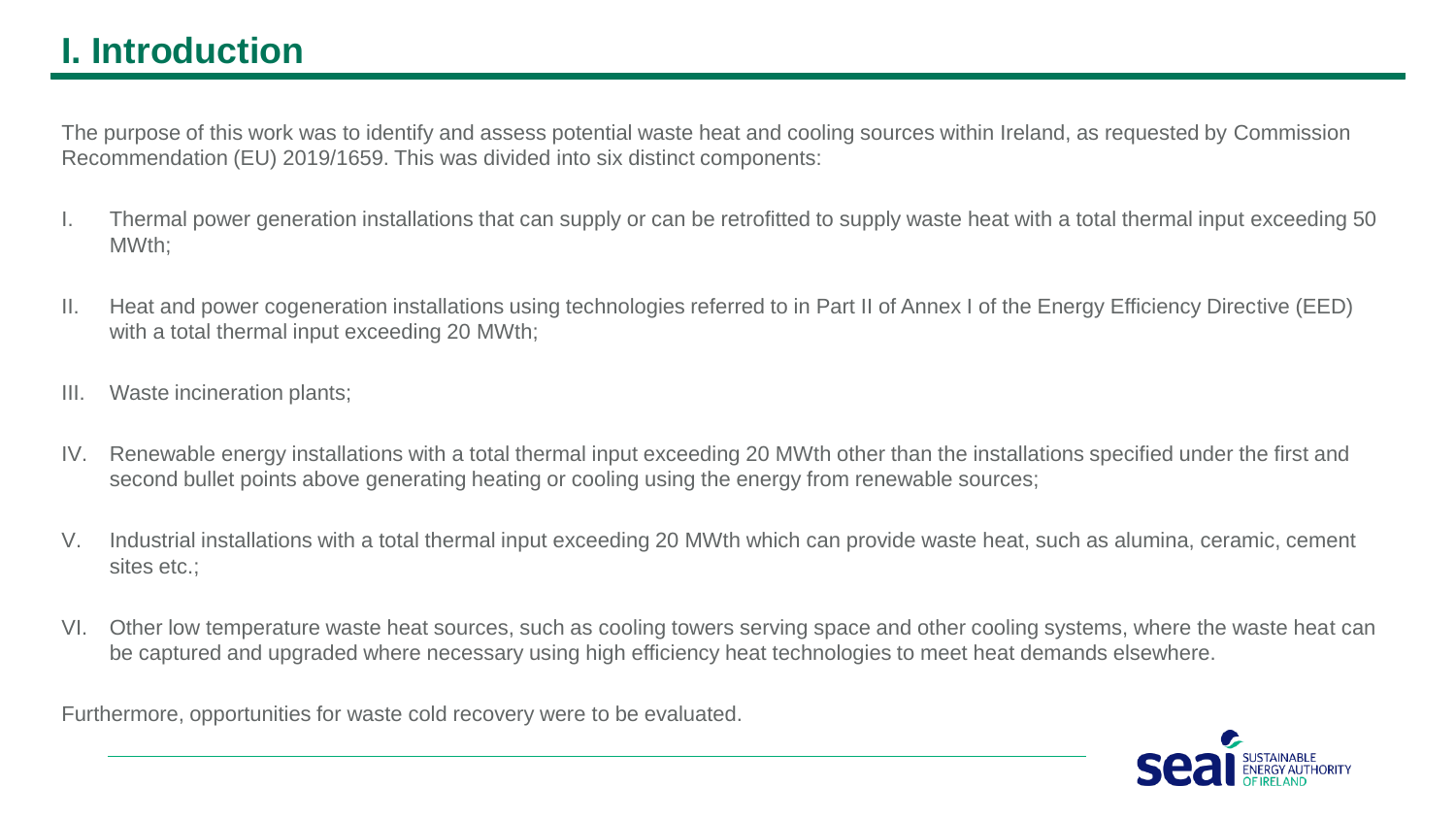



Figure 1: Power stations Figure 2: Large industrial sites

Power stations consume large quantities of fuel, not all this energy is converted to electricity, and hence there is often considerable potential for waste heat recovery. The location of power stations throughout Ireland is shown in Figure 1.

Whilst power stations typically consume more fuel than industrial sites, sectors such as alumina, ceramic and cement require high process temperatures. This thermal energy is obtained via the combustion fuels onsite, thus there is the potential for waste heat recovery. Figure 2 shows members of the SEAI Large Industry Energy Network group, these account for some of the largest industrial fuel consumers in Ireland.

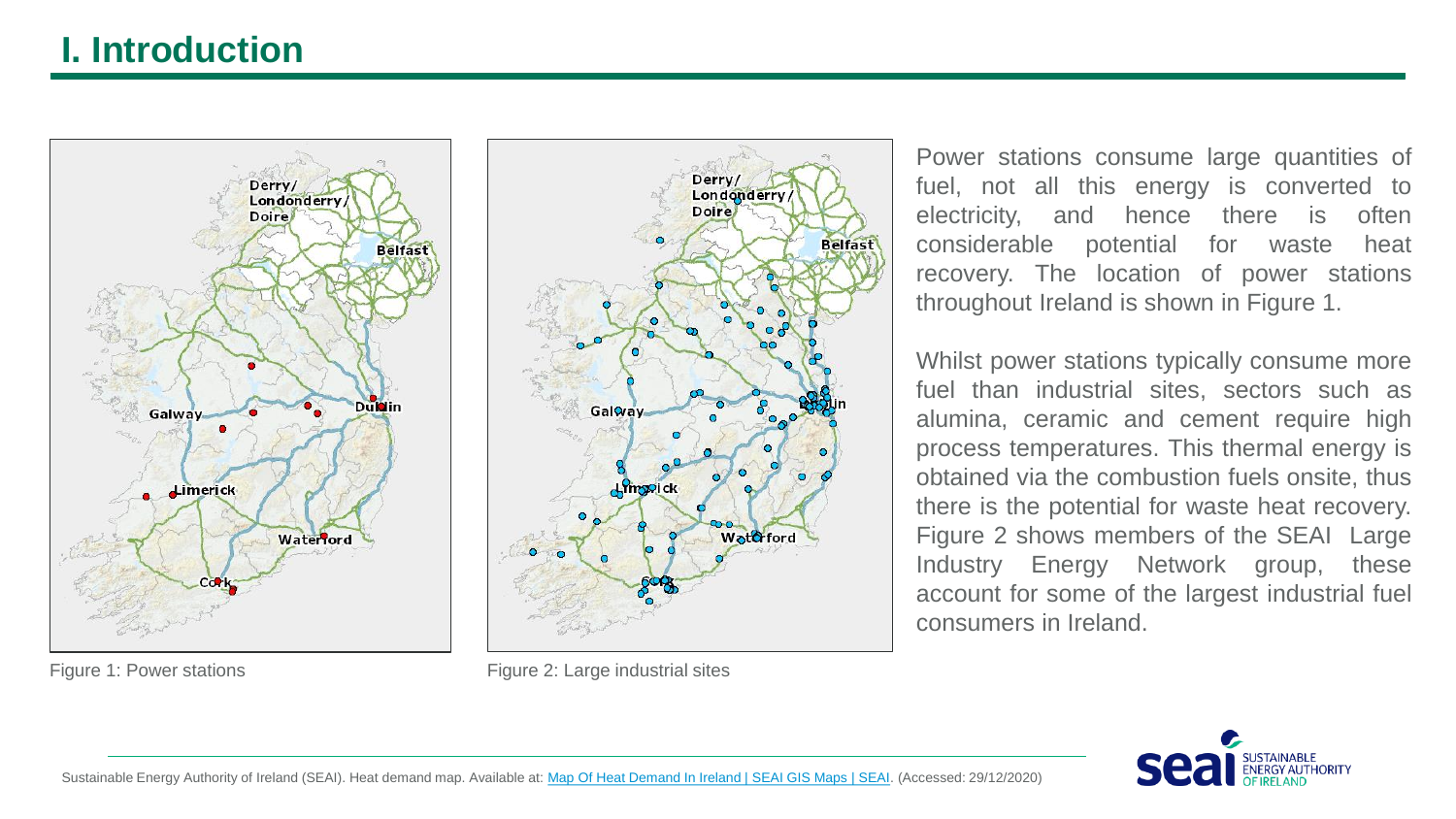Out of an initial 67 sites across Ireland, Table 1 below shows the number of sites that met the fuel input threshold defined by the EED. The review of these sites and reasons for site exclusion are discussed throughout this slide deck and in the *District [Heating](http://www.seai.ie/publications/District-Heating-and-Cooling.pdf) and Cooling* report. .

| <b>Sector</b>             | <b>No. Sites</b><br><b>Reviewed</b> | No. Sites that met the<br><b>Fuel Input Threshold</b> | Comment on heat extraction from power plants / waste heat from industrial<br><b>sites</b>                                                                                                                   |
|---------------------------|-------------------------------------|-------------------------------------------------------|-------------------------------------------------------------------------------------------------------------------------------------------------------------------------------------------------------------|
| <b>Power Station</b>      | 16                                  | $16*$                                                 | Power plants and incinerators aim to maximise power generation with heat exiting the<br>process at around 30 °C. In converting the power station to a CHP mode, low grade                                   |
| <b>Waste Incineration</b> | 2                                   | $\overline{2}$                                        | heat (60-80 °C for 4 <sup>th</sup> generation heat networks) suitable for DH can be recovered.<br>Peaking plants and plants expected to cease operation by 2023 have been excluded<br>from this assessment. |
| <b>Alumina</b>            |                                     | $1***$                                                |                                                                                                                                                                                                             |
| Cement                    |                                     | 4                                                     | For industrial sites, where there was a waste heat recovery opportunity, we assumed<br>that the grade of heat is based on the process itself and the grade of heat that is                                  |
| Lime/Magnesia             | 3                                   |                                                       | available. For some sites such as food & drink, the heat available is low grade (40-                                                                                                                        |
| Refinery                  |                                     |                                                       | 250 °C) while for other sites such as cement it may be medium (250-500 °C). Due to                                                                                                                          |
| Chemicals                 | $\overline{4}$                      |                                                       | lack of data on waste heat available from industrial sites in Ireland, we estimated<br>waste heat based on UK data, utilising benchmarks from well-established previous                                     |
| Ceramics                  |                                     | $\overline{0}$                                        | work in the UK. These benchmarks were then applied to Irish data to estimate the                                                                                                                            |
| Food & beverage           | 28                                  | 10                                                    | waste heat available from various industrial sectors.                                                                                                                                                       |
| Pharmaceutical            |                                     |                                                       |                                                                                                                                                                                                             |
| <b>Total</b>              | 67                                  | 36                                                    |                                                                                                                                                                                                             |

INABLE **AUTHORITY** 

Table 1. Sites evaluated

**\*** 10 power stations are later excluded due to closure etc.

**\*\*** Whilst the alumina site did meet the threshold, it was later excluded because the site already operates a CHP.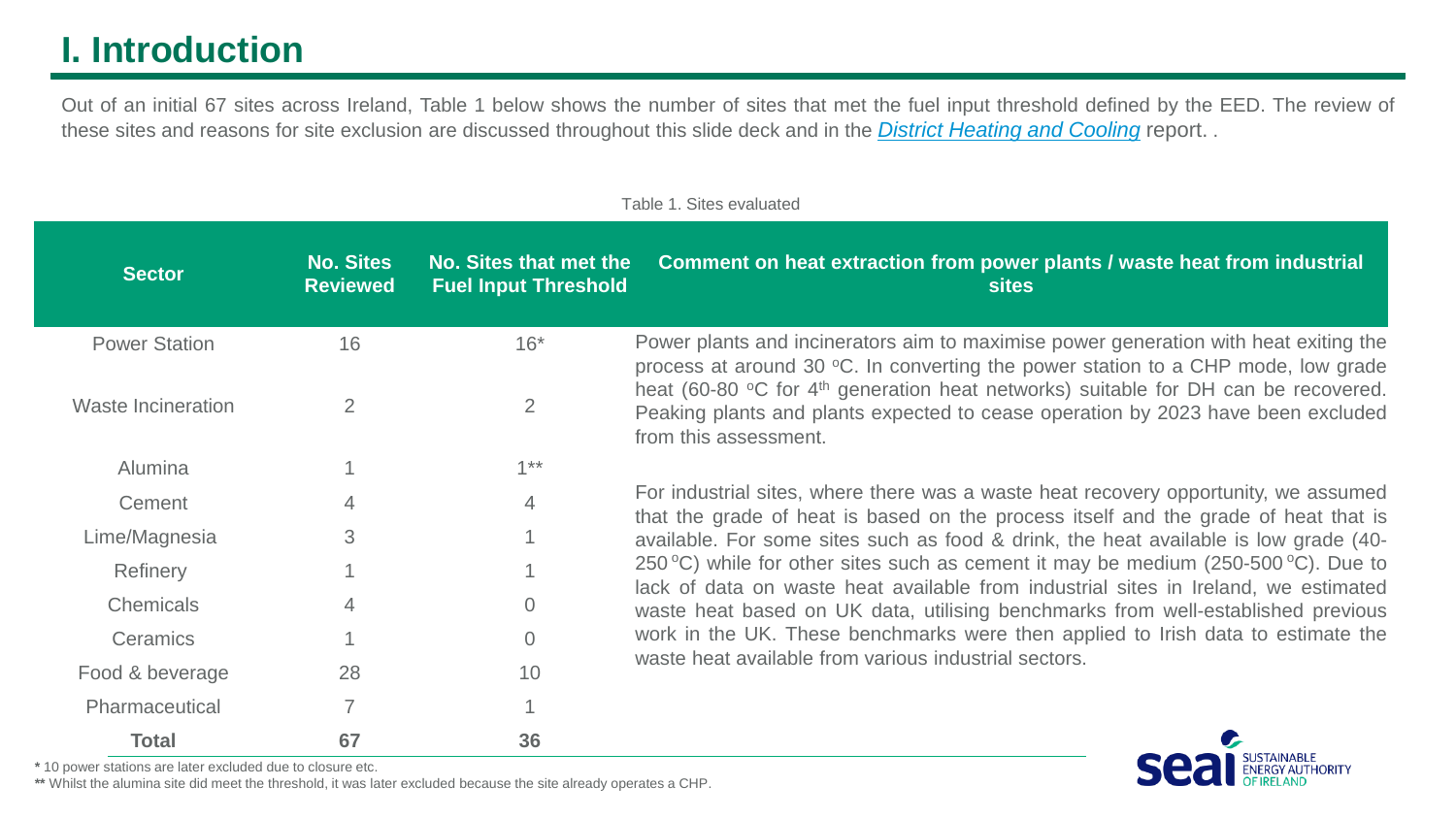### **Initial Data**

The fundamental data used to assess the potential of each Irish power stations came from a dataset produced by the ECA (Economic Consulting Associates). In this Plexos dataset technical generator information was collected for the Irish sites in question.

### **Method**

In order to evaluate the potential waste heat recovery from these sites further data was needed, and so the following calculations were performed.

- Heat rate\* data from the Plexos dataset was used to calculate the electrical efficiency for each data point along the heat rate curve. The highest of these efficiencies was dedicated the maximum electrical efficiency. This was done for each site.
- Open cycle gas turbines (OCGTs) were assumed to have a maximum total efficiency (electrical & heat) of 75%, whilst steam turbines and CCGTs were set at 80%.
- For OCGT prime movers the heat efficiency was determined simply by subtracting the electrical efficiency from the maximum.
- However, for combined cycle gas turbines (CCGTs), steam turbines and gas turbines, a z ratio\*\* also had to be used to calculate the heat efficiency. z was assumed to be equal to 8 for every site:

Heat  $Efficiency =$ Total Efficiency − Condensing Electrical Efficiency  $1-\frac{1}{7}$  $\overline{z}$ 

Where the condensing electrical efficiency is the electrical efficiency of the system if zero heat is extracted.

- Following this, the heat capacity (MW) was determined using each sites maximum electrical capacity (from the Plexos dataset), as well as its calculated electrical and heat efficiencies.
- The load factor of 65% was derived based on EirGrid data from *All-Island Generation Capacity Statement 2019-2028*. This was applied to all power stations.
- Finally, the total heat potential per year was assessed (GWh/year).
- The fuel input for each site (MW) was estimated by dividing the electrical capacity by the maximum electrical efficiency.

\* The heat rate refers to how much fuel energy (MJ) is required for each unit of electricity generated (MWh).

\*\* The Z ratio is a term applicable to pass-out (condensing) steam turbines and is defined as the ratio of heat output (MW) to the reduction in electricity output due the extraction of steam



Economic Consulting Associates, 2020. Generator technical data (confidential)

EirGrid, 2019. All-island generation capacity statement 2019-2028. Available at: [All-Island GCS 2019 \(eirgridgroup.com\)](https://www.eirgridgroup.com/newsroom/all-island-gcs-2019/)

BEIS, 2021. Guidance note 28 – Determination of Z ratio. Available at: [Combined heat and power quality assurance \(CHPQA\) guidance notes -](https://www.gov.uk/guidance/chpqa-guidance-notes) GOV.UK (www.gov.uk)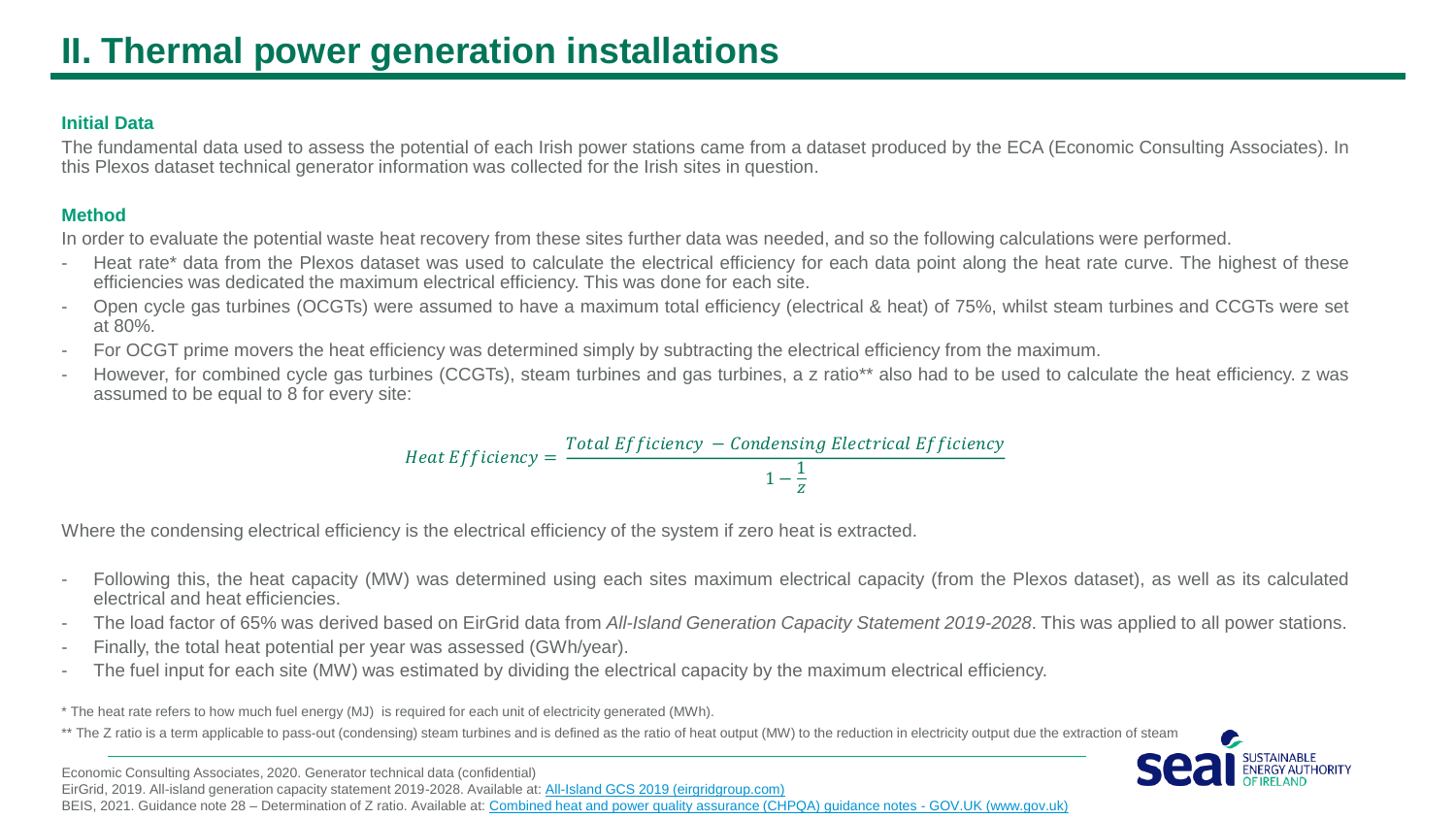### **Results**

A number of the power stations have closed, or are closing in the coming years, and thus were excluded.

Table 2 shows the calculated heat potentials for the remaining 6 Irish power stations. As previously stated, in order to be considered power stations must have a fuel input exceeding 50 MW.

| <b>Installation Name*</b> | <b>Type</b>          | <b>Operation</b> | <b>Fuel Input</b><br>[MW] | [MWth] | <b>Heat Potential Heat Potential</b><br>[GWh/year] |
|---------------------------|----------------------|------------------|---------------------------|--------|----------------------------------------------------|
| <b>PS-1</b>               | <b>Power Station</b> | Operational      | 810                       | 267    | 1519                                               |
| $PS-2$                    | <b>Power Station</b> | Operational      | 810                       | 210    | 1199                                               |
| <b>PS-3</b>               | <b>Power Station</b> | Operational      | 1270                      | 377    | 2148                                               |
| $PS-4$                    | <b>Power Station</b> | Operational      | 1623                      | 342    | 1951                                               |
| <b>PS-5</b>               | <b>Power Station</b> | Operational      | 754                       | 187    | 1063                                               |
| $PS-6$                    | <b>Power Station</b> | Operational      | 763                       | 189    | 1075                                               |

Table 2. Waste heat potential from power stations

\*In the interest of confidentiality, site names have been removed.

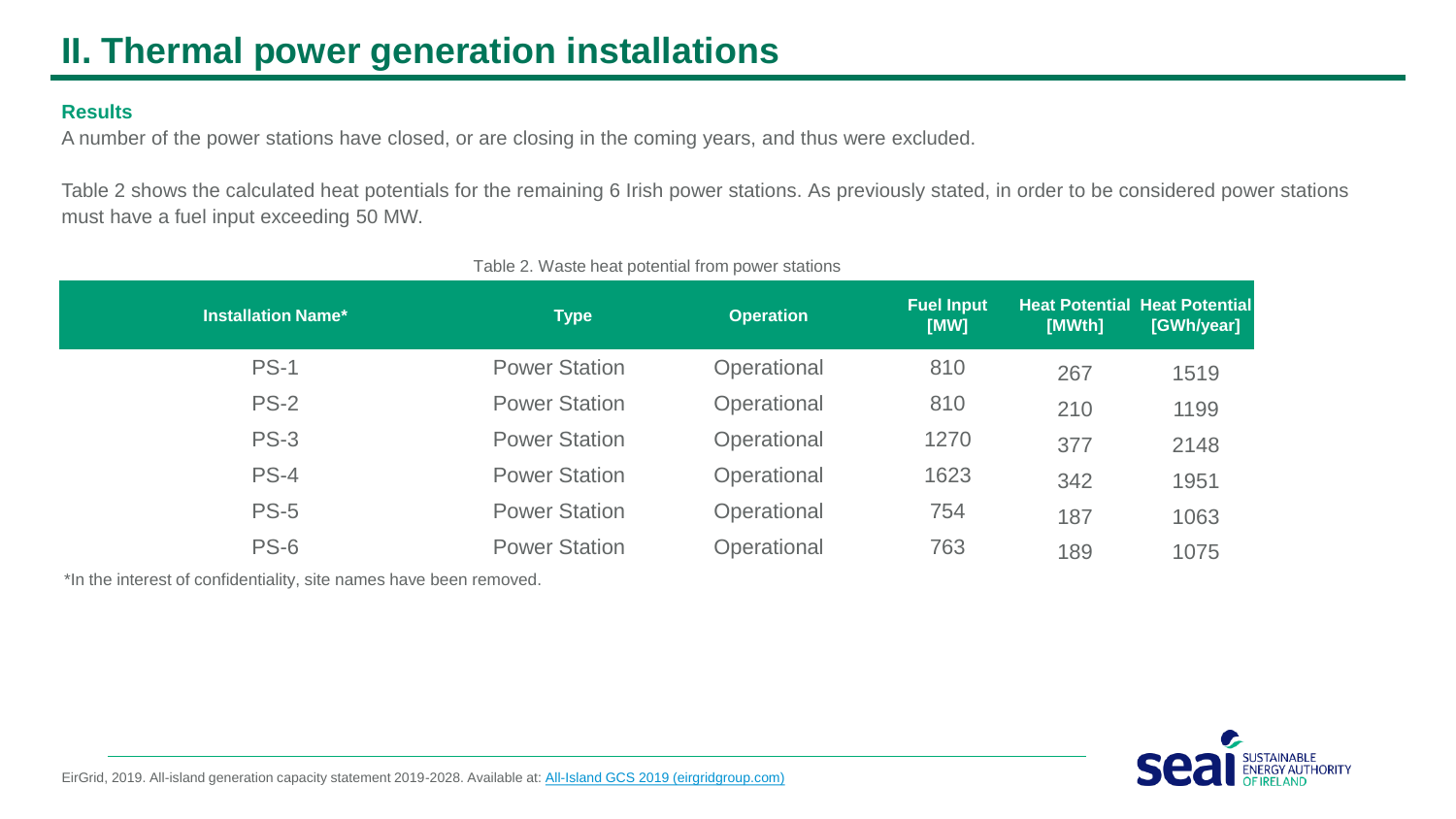### **Analysis**

In Ireland there are 315 CHP installations, most of which consume natural gas. Services, such as airports and hospitals, make up 262 of these, whilst industry has 53. Of all these systems, there is only one substantial producer of energy (non-ferrous metals), see Table 3.

Once again, the ECA dataset was used to investigate heat recovery from heat and power cogeneration sites. Of all the power stations listed in this data, only one is a CHP plant, which uses large quantities of process heat. Whilst the ECA data could be used to assess heat recovery, it was reasoned that the site is most likely already optimised to recover as much energy as realistically possible. It was therefore assumed that no further waste heat could be extracted.

|                            | <b>No. of Units</b> | <b>Operational</b><br><b>Capacity</b><br><b>MWe</b> |
|----------------------------|---------------------|-----------------------------------------------------|
| Airport                    | 3                   | 6.7                                                 |
| Communal<br><b>Heating</b> | 34                  | 0.2                                                 |
| <b>Education</b>           | 12                  | 4.2                                                 |
| Hospital                   | 30                  | 4.9                                                 |
| <b>Hotel</b>               | 67                  | 8.7                                                 |
| Leisure                    | 46                  | 3.6                                                 |
| <b>Nursing Home</b>        | 14                  | 0.3                                                 |
| Office                     | 12                  | 1.8                                                 |
| <b>Public sector</b>       | 19                  | 6.0                                                 |
| <b>Retail</b>              | 10                  | 1.3                                                 |
| <b>Services Other</b>      | 15                  | 1.3                                                 |
|                            | <b>No. of Units</b> | <b>Operational</b><br><b>Capacity</b><br><b>MWe</b> |
| Food                       | 26                  | 76.7                                                |
| Manufacturing              | 6                   | 10.6                                                |
| Pharmaceutical             | 14                  | 24.7                                                |
| <b>Non Ferrous Metals</b>  | 1                   | 160.0                                               |
| Other Industry             | 6                   | 80                                                  |



#### Table 3. CHP in Ireland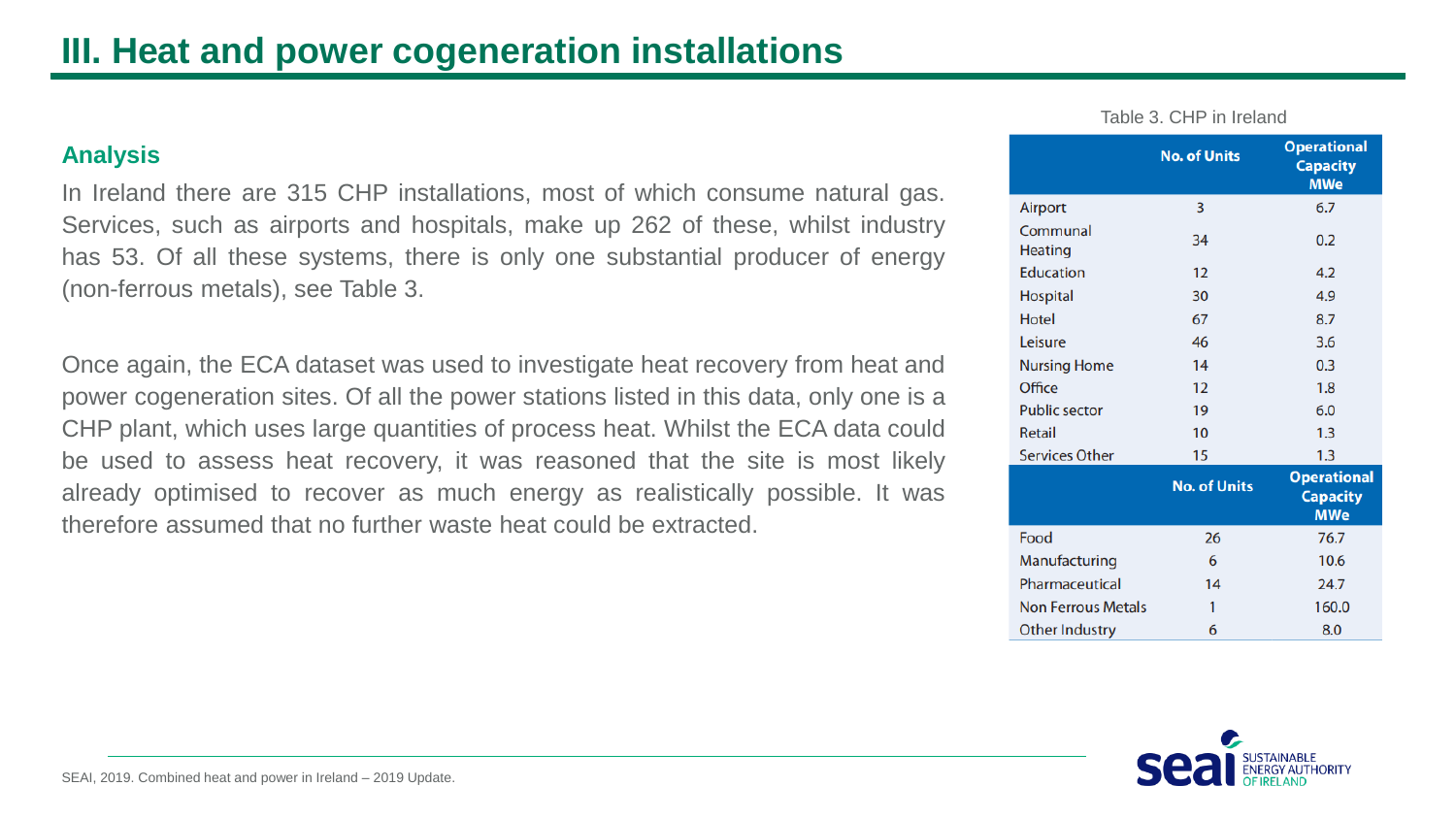### **Analysis**

The ECA dataset identified two energy from waste (EfW) sites in Ireland, EfW 1 and EfW 2. Unfortunately, the technical generator information for these plants was not included, and so an alternative method was required.

As previously stated, in order to be considered EfW sites must have a fuel input exceeding 20MW.

The Irish Heat Atlas was the outcome of a research collaboration between ESB and Europa-Universität Flensburg. In this study several high consuming Irish sites were evaluated to assess the potential for waste heat recovery. It was found that the EfW 1 had a theoretical excess heat of 401 TJ/year. Assuming an annual operation of 8,000 hours, this equates to an average heat potential of 14 MWth.

The Heat Atlas does not provide a theoretical excess heat value for the EfW 2. It was estimated that 35 MWth of heat could be recovered.

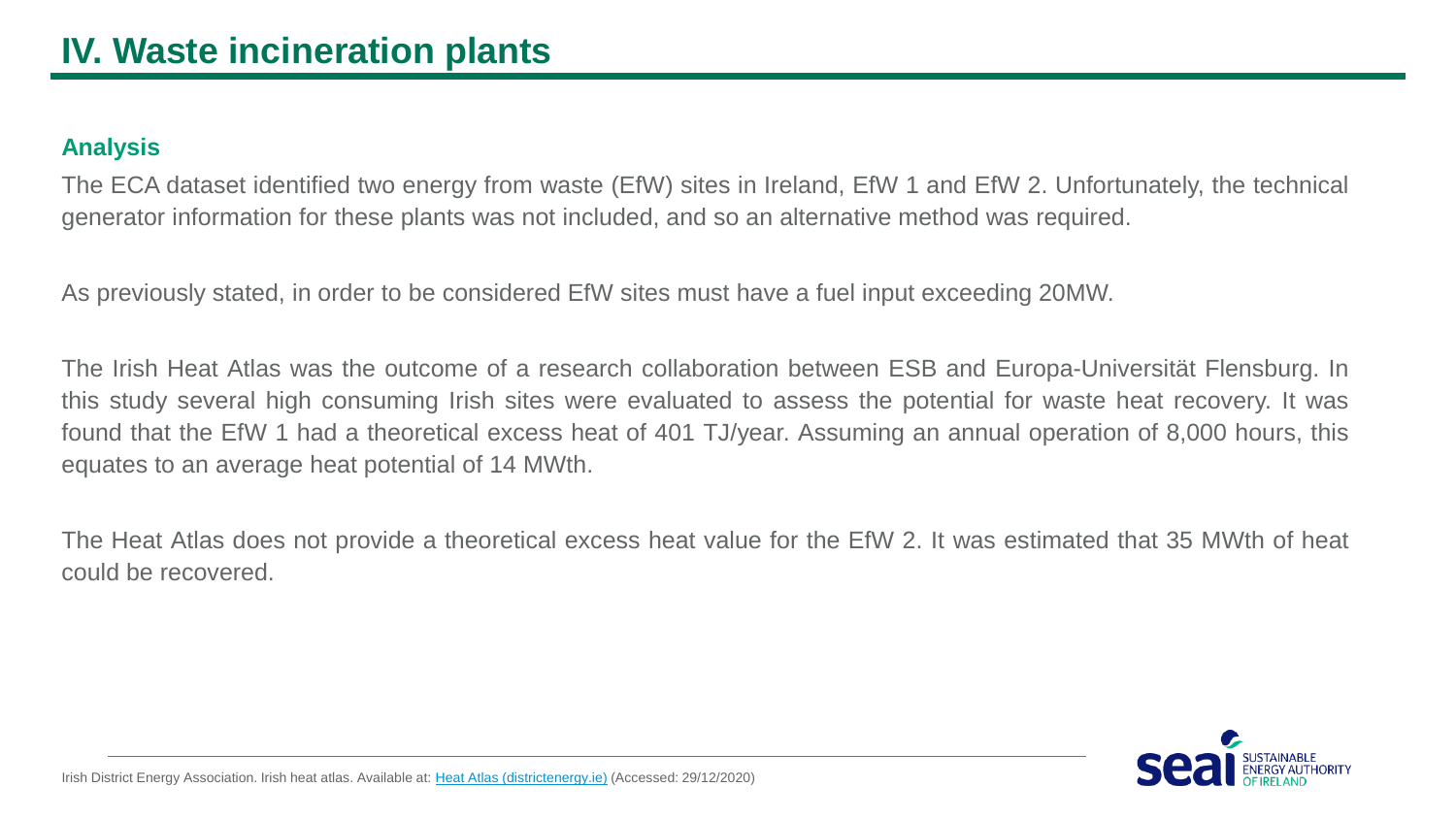### **Analysis**

According to EU ETS data there are several sites in Ireland that consume a mix of renewables and fossil fuels. Sites consuming both renewable and non-renewable fuel have been evaluated in other sections of this work.

Of the 315 CHP installations in Ireland, there are 2 biomass and 20 biogas CHP sites. Together these 22 sites produce a total of 14.7 MWe, and hence they are small installations. Therefore, these renewable CHP sites were excluded from evaluation.

No sites were evaluated that solely used renewables.

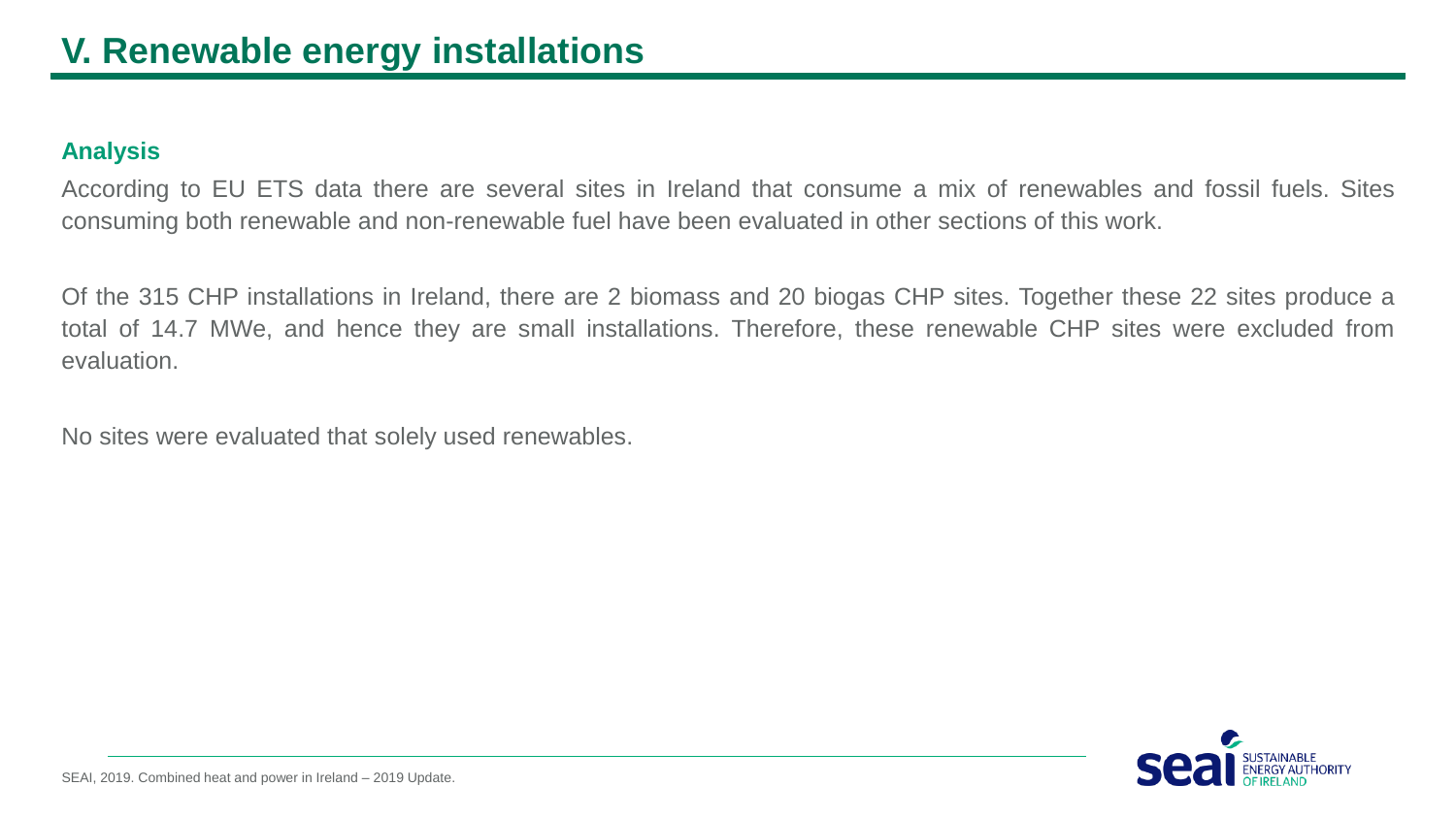# **VI. Industrial installations**

### **Initial Data**

An ETS dataset detailing the fuel consumption of the largest industrial fuel consumers in Ireland was used as the basis for the following calculations. Sites were grouped into the following sectors: cement, ceramics, chemicals, refineries, food & beverage, pharmaceuticals, magnesia and lime production. From the fuel consumption of each site, a means of estimating the potential waste heat recovery was needed.

Whilst the method for assessing heat recovery from power stations is well established, there is no such set of steps for industrial sites. Heat usage varies widely between sectors. Literature regarding waste heat recovery from industrial sites was found to be limited, often focusing on specific sites, rather than any particular sector as a whole.

In 2014 Element Energy modelled the potential for heat recovery at various sites across the UK. In this study the quantity of waste heat available for district heating (MWth) was calculated. Featured sites were from the following sectors: cement, ceramics, chemicals, refineries and food & beverage. ETS data documenting the fuel consumption of these UK sites was also obtained.

### **Method**

This methodology followed the idea that if a relationship between fuel consumption and waste heat recovery could be obtained for the Element Energy sites in the UK, this same relationship could be applied to the Irish sites. The Element Energy UK sites were manually paired with the corresponding ETS fuel data. This data is plotted in Figures 3a & 3b, for which linear lines of best fit have been added.

In the interest of developing a more accurate relationship, UK sites were removed if the fuel consumption was considerably higher than any Irish site, or they yielded a negative relationship.

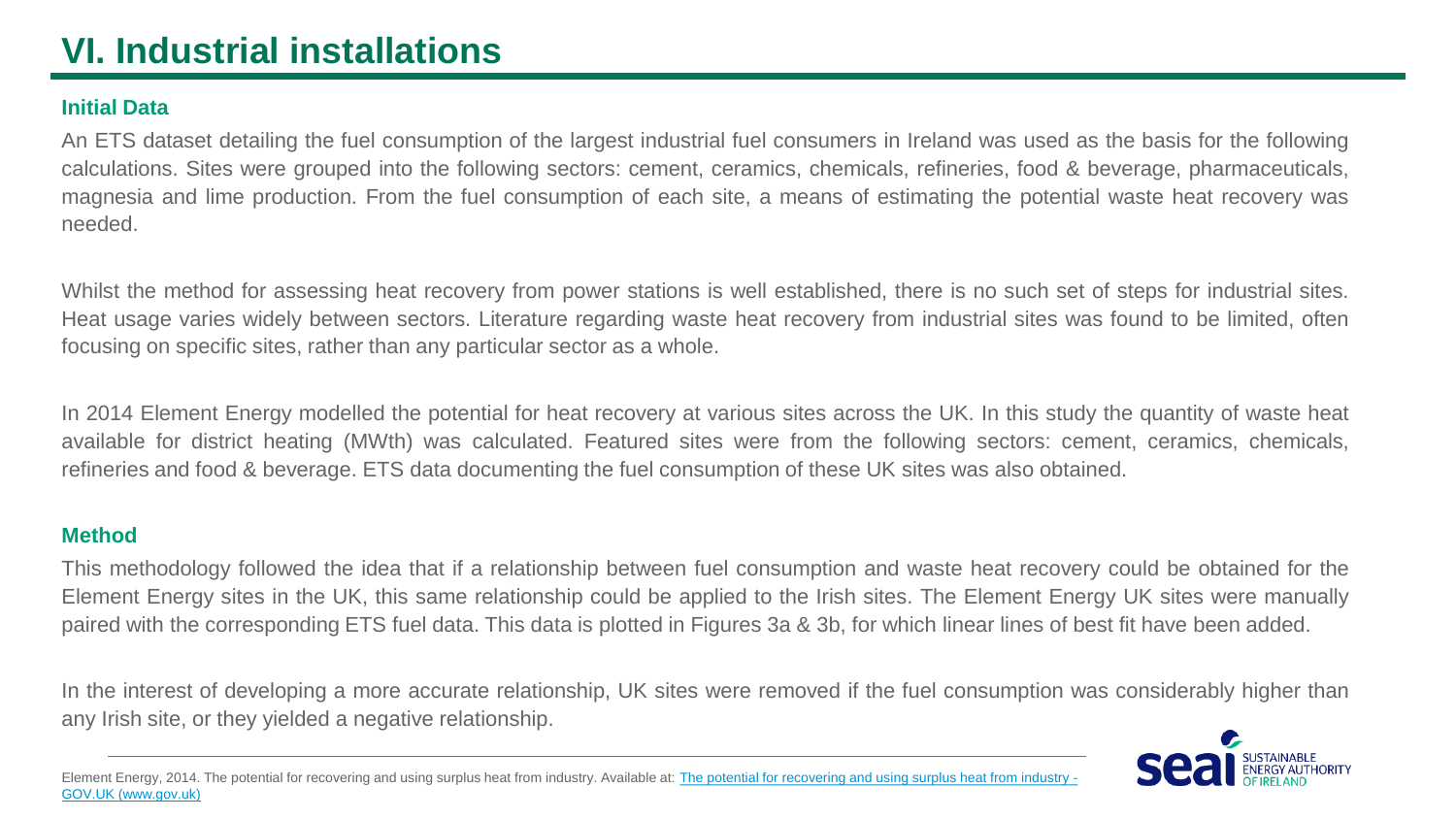### **VI. Industrial Installations**



Figure 3a. Relationship between fuel consumption and district heat potential for each sector

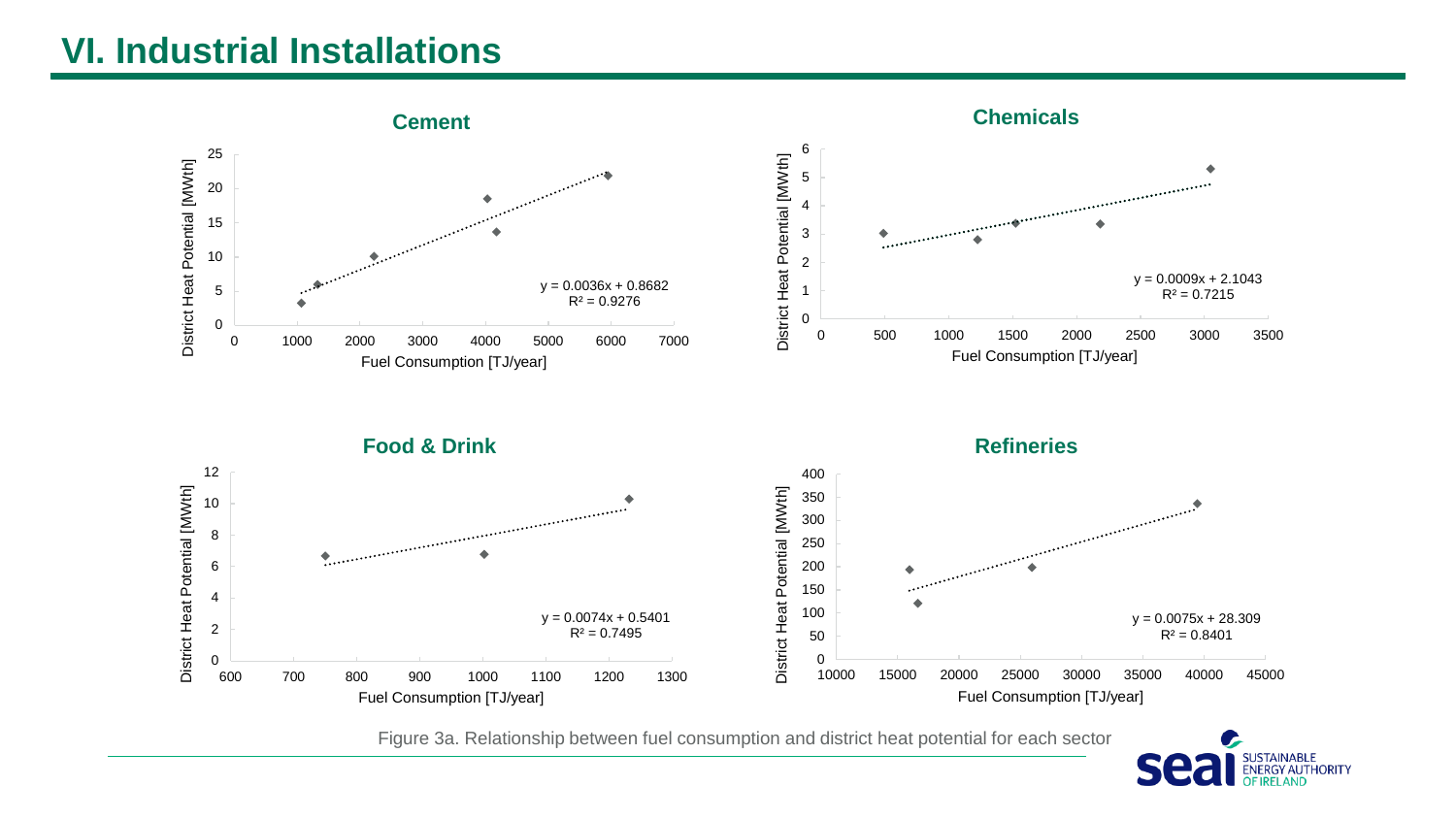### **VI. Industrial Installations**



Figure 3b. Relationship between fuel consumption and district heat potential for each sector

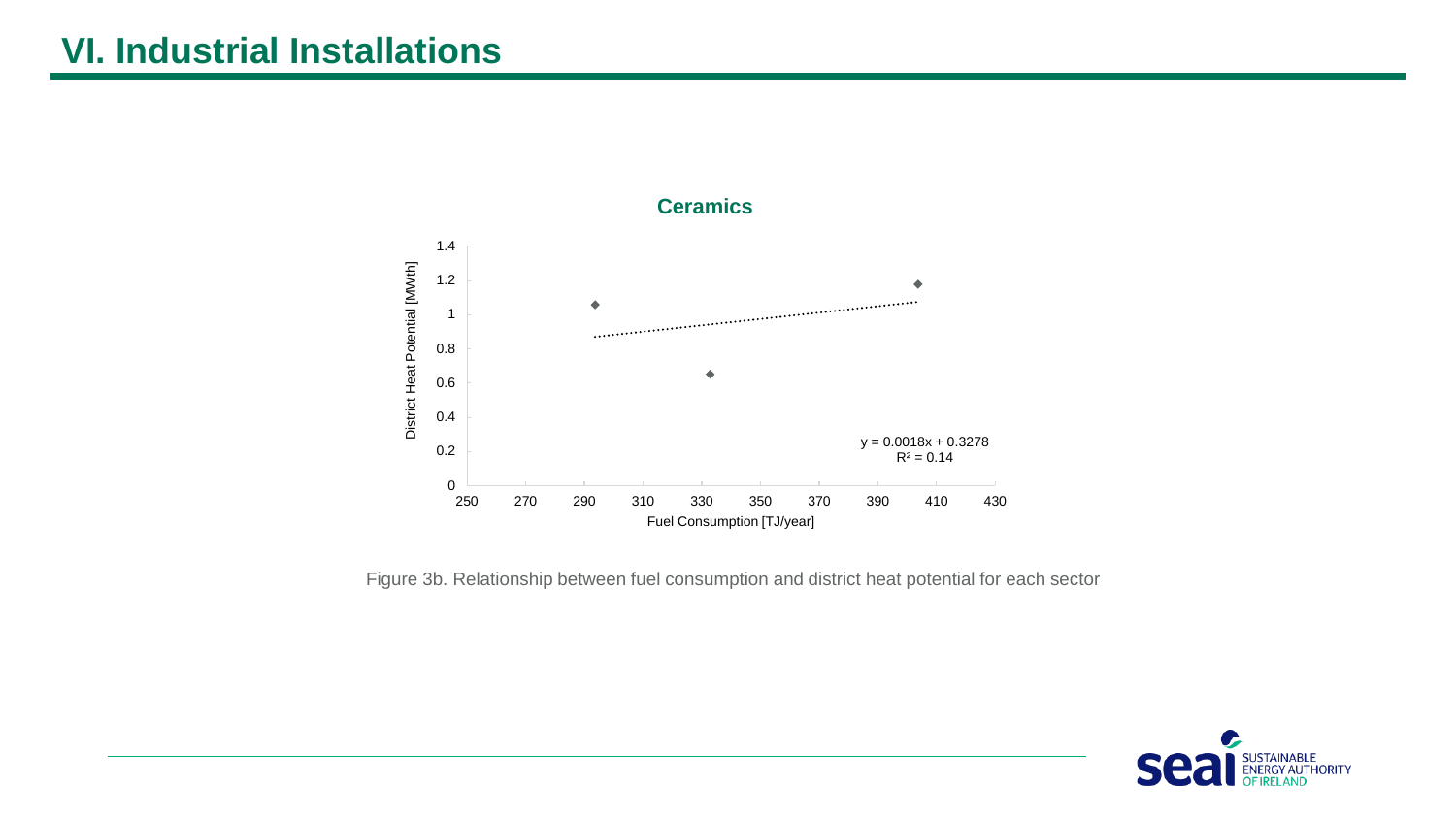# **VI. Industrial installations**

#### **Method Cont'd**

These linear lines of best fit were then used, alongside the fuel consumption of the Irish sites producing cement, chemicals, refineries and food & beverage, to estimate heat recovery. For example, if a cement site consumes 1922 TJ of fuel per year, its waste heat can be estimated as follows:

#### Potential Waste Heat =  $0.0036(1922) + 0.8682 = 7$  MWth

#### **Additional Steps**

The Element Energy study did not include any pharmaceutical sites, and so the relationship for chemicals was also applied to the Irish pharmaceutical sites.

The Element Energy study did not include any lime production sites. As an alternative approach, the waste heat potential for lime sites was evaluated using a specific case study. The UK Steetly Dolomite dolime producer in Thrislington is known to recover waste heat to generate 3,000 MWh of electricity per year. This data, paired with the fuel input for the site, was used to determine the ratio of waste heat recovered to fuel input. This ratio was then applied to the Irish lime production sites. This relationship was also applied to Premier Periclase Ltd, which produces magnesia.

A small selection of Irish industrial sites were excluded, such as plants producing solid fuels, render and wood products.These are niche sites with very little literature regarding waste heat potential. They also have limited potential for heat recovery due to low quantities of fuel input.

As previously stated, in order to be considered industrial installations must have a fuel input exceeding 20 MW. This was estimated from ETS data given the annual operating hours stated below:

- Refinery 8,400 hours
- Food & Drink 7,500 hours
- Cement 8,400 hours
- Lime/Magnesia 8,400 hours
- Alumina 8,400 hours
- Ceramics 8,400 hours
- Chemicals/ Pharmaceuticals 7,500 hours

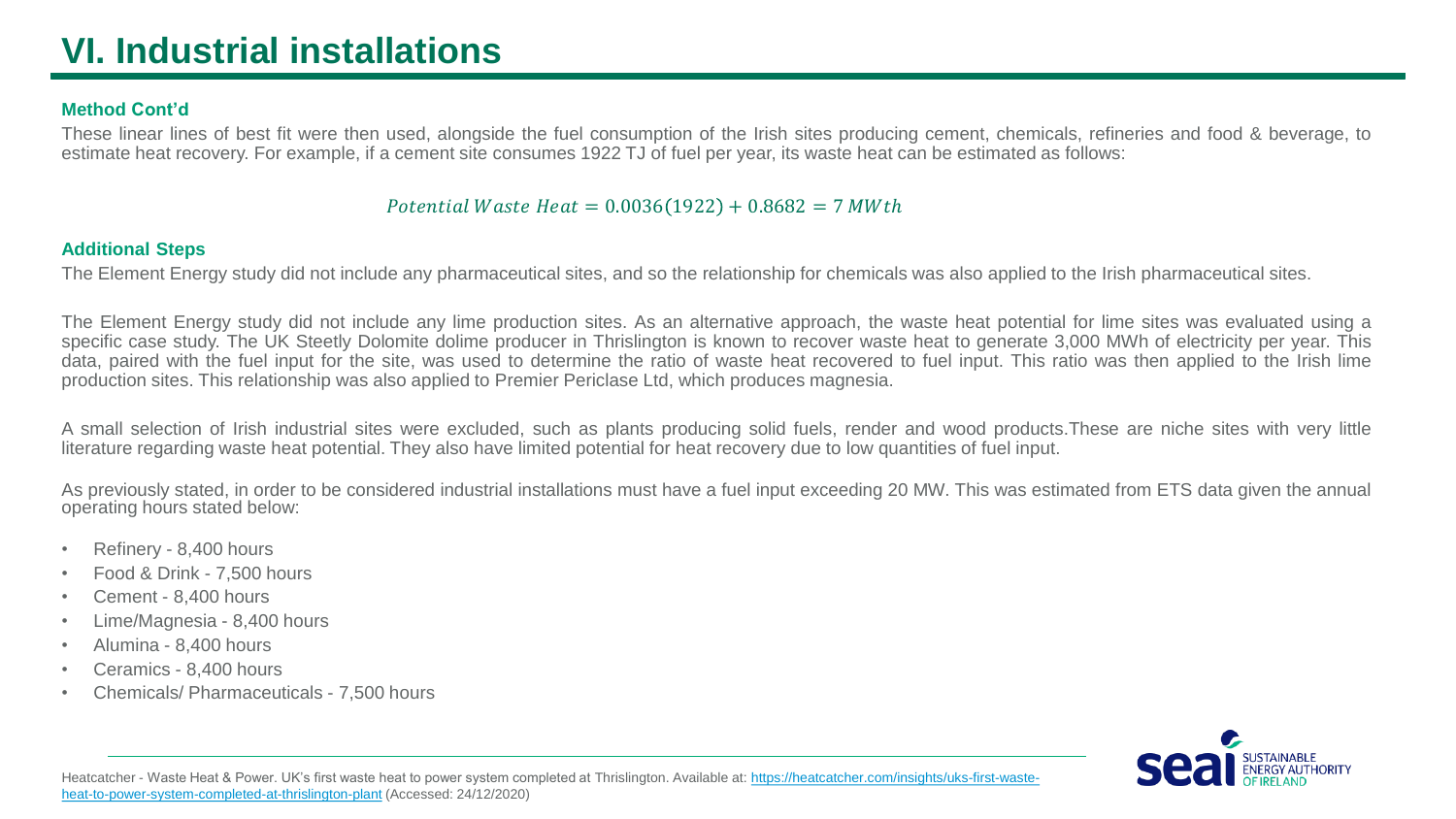### **Results**

Of the initial 49 industrial sites considered in Ireland, Table 4 shows the calculated heat potentials for the 17 sites that met the 20MW fuel input threshold.

| <b>Installation Name</b> | <b>Type</b>                 | <b>Operation</b> | <b>Fuel Input</b><br>[WW] | <b>Heat</b><br><b>Potential</b><br>[MWth] | <b>Heat</b><br><b>Potential</b><br>[GWh/year] |
|--------------------------|-----------------------------|------------------|---------------------------|-------------------------------------------|-----------------------------------------------|
| $Ind-1$                  | Refinery                    | Operational      | 173                       | 67                                        | 567                                           |
| $Ind-2$                  | Food Processing & Beverages | Operational      | 50                        | 11                                        | 79                                            |
| $Ind-3$                  | Food Processing & Beverages | Operational      | 34                        | $\overline{7}$                            | 55                                            |
| $Ind-4$                  | Food Processing & Beverages | Operational      | 45                        | 10                                        | 71                                            |
| $Ind-5$                  | Food Processing & Beverages | Operational      | 54                        | 11                                        | 85                                            |
| $Ind-6$                  | Food Processing & Beverages | Operational      | 21                        | 5                                         | 35                                            |
| $Ind-7$                  | Food Processing & Beverages | Operational      | 40                        | $\,8\,$                                   | 63                                            |
| $Ind-8$                  | Food Processing & Beverages | Operational      | 27                        | 6                                         | 44                                            |
| $Ind-9$                  | Food Processing & Beverages | Operational      | 31                        | $\overline{7}$                            | 50                                            |
| $Ind-10$                 | Food Processing & Beverages | Operational      | 21                        | 5                                         | 36                                            |
| $Ind-11$                 | Food Processing & Beverages | Operational      | 35                        | $\overline{7}$                            | 56                                            |
| $Ind-12$                 | Pharmaceutical              | Operational      | 22                        | 3                                         | 20                                            |
| $Ind-13$                 | Cement                      | Operational      | 83                        | $9\,$                                     | 76                                            |
| $Ind-14$                 | Cement                      | Operational      | 150                       | 16                                        | 138                                           |
| $Ind-15$                 | Cement                      | Operational      | 64                        | $\overline{7}$                            | 59                                            |
| $Ind-16$                 | Cement                      | Operational      | 104                       | 11                                        | 96                                            |
| $Ind-17$                 | Magnesia                    | Operational      | 36                        | 2                                         | 15                                            |

Table 4. Waste heat potential from industrial sites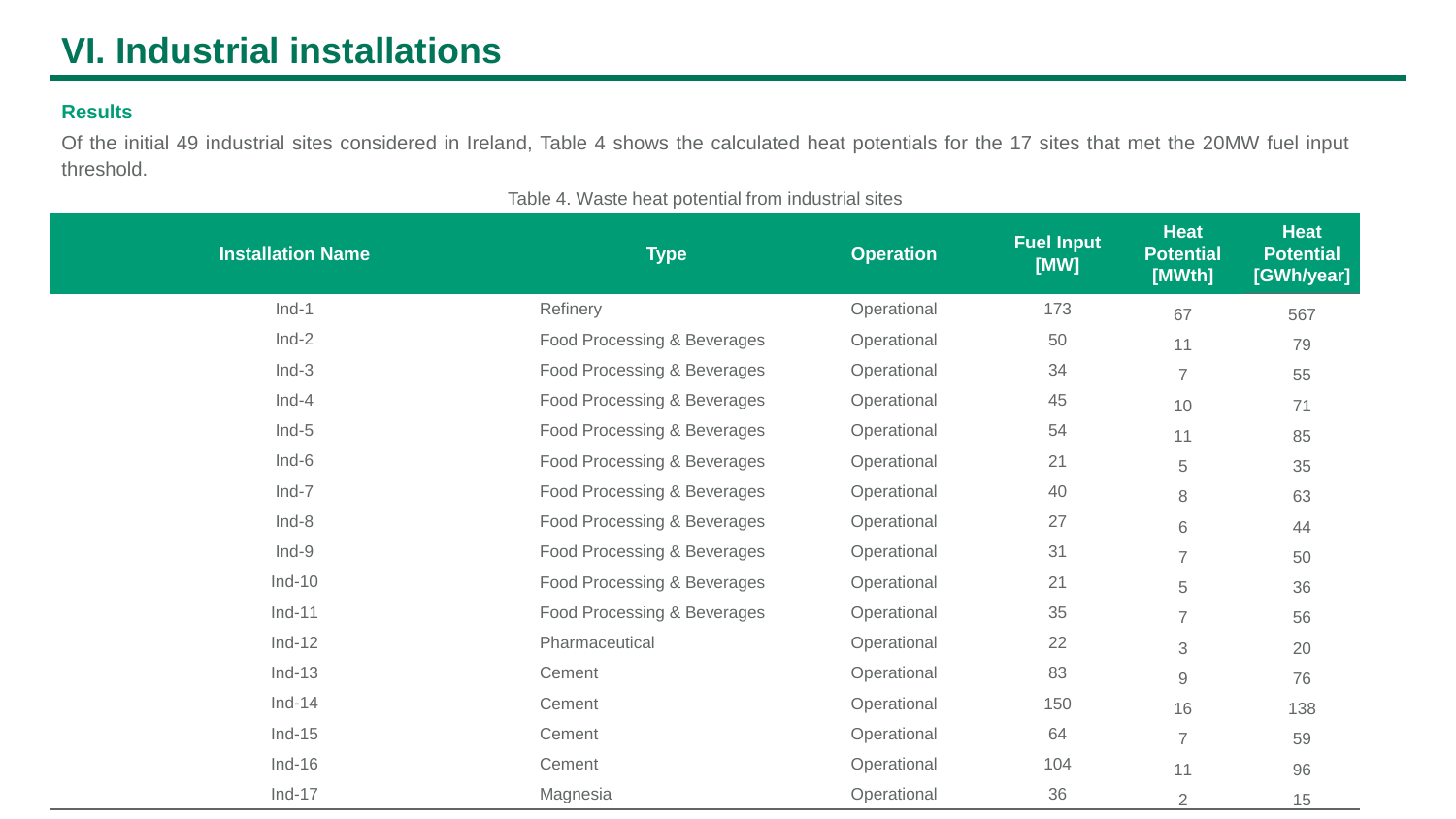#### **Data Centres**

Data centres typically consist of racks of IT equipment arranged in rows. The electrical energy supplied to this IT equipment generates heat, which must be extracted from the system. Should the IT equipment become too hot, the operation and safety of the system is put at risk. Heat is usually extracted from this system using air. The exhaust air is low grade heat, 35-45°C, and hence the heat is often discharged to the atmosphere. However, this heat can be recovered and transferred to a hot water stream using a heat exchanger for use in a district heating network. This stream can be upgraded using a heat pump to obtain water temperatures more suitable for district heating.

Waste heat recovery from data centres is not a well-established practise, and hence literature surrounding the topic is limited. Two important cases studies come from data centres in Stockholm, Bahnhof Thule and Bahnhof Pionen. Both sites extract waste heat from the system using a series of heat exchangers. This heat is then supplied to a local district heating scheme. These systems can recover 1.6 MW<sub>th</sub> (~14,000 MWh) and 0.6 MW<sub>th</sub> (~5,300 MWh) of heat respectively.

The Energy Recovery Factor (ERF) is used to quantify the ratio between reused heat and all the energy consumed by the data centre. ERF typically ranges from 25- 55%, in the interest of not overestimating the waste heat potential, 25% will be used for the following calculation.

> $ERF =$ Reused Heat Total Energy Consumed by the Data Centre

The electricity consumption of data centres was assessed; it was found that 2,900 GWh of electricity are consumed each year at data centres in Ireland. Combined with an ERF of 25%, there is the potential to recover a total of 725 GWh (83 MW<sub>th</sub>) of waste heat from centres in Ireland. At the time the study was undertaken, there were approximately 24 data centres across Ireland, most of which were in Dublin. However, there is a lack of public information regarding the size of each site and hence the total heat potential was evenly distributed across all 24 centres. This method yields a heat potential of 30 GWh/year/site. Out of the 24 centres, 4 did not have publicly disclosed locations, hence they were excluded. The remaining 20 centres were paired with a small area.



Oro, E. et al., 2019. Waste heat recovery from urban air cooled data centres to increase energy efficiency of district heating networks. Sustainable Cities and Society 45. 522-542. <https://doi.org/10.1016/j.scs.2018.12.012> Huang, P. et al., 2020. A review of data centers as prosumers in district energy systems: Renewable energy integration and waste heat reuse for district heating. Applied Energy 258. https://doi.org/10.1016/i.apenergy.2019. Celsius Project, 2020. Excess heat from datacentres: Let your insta-selfies heat your home. Available at: [Excess heat from datacentres: Let your Insta-selfies heat your home -](https://celsiuscity.eu/waste-heat-from-datacentres/) (celsiuscity.eu) (Accessed 06/04/2021)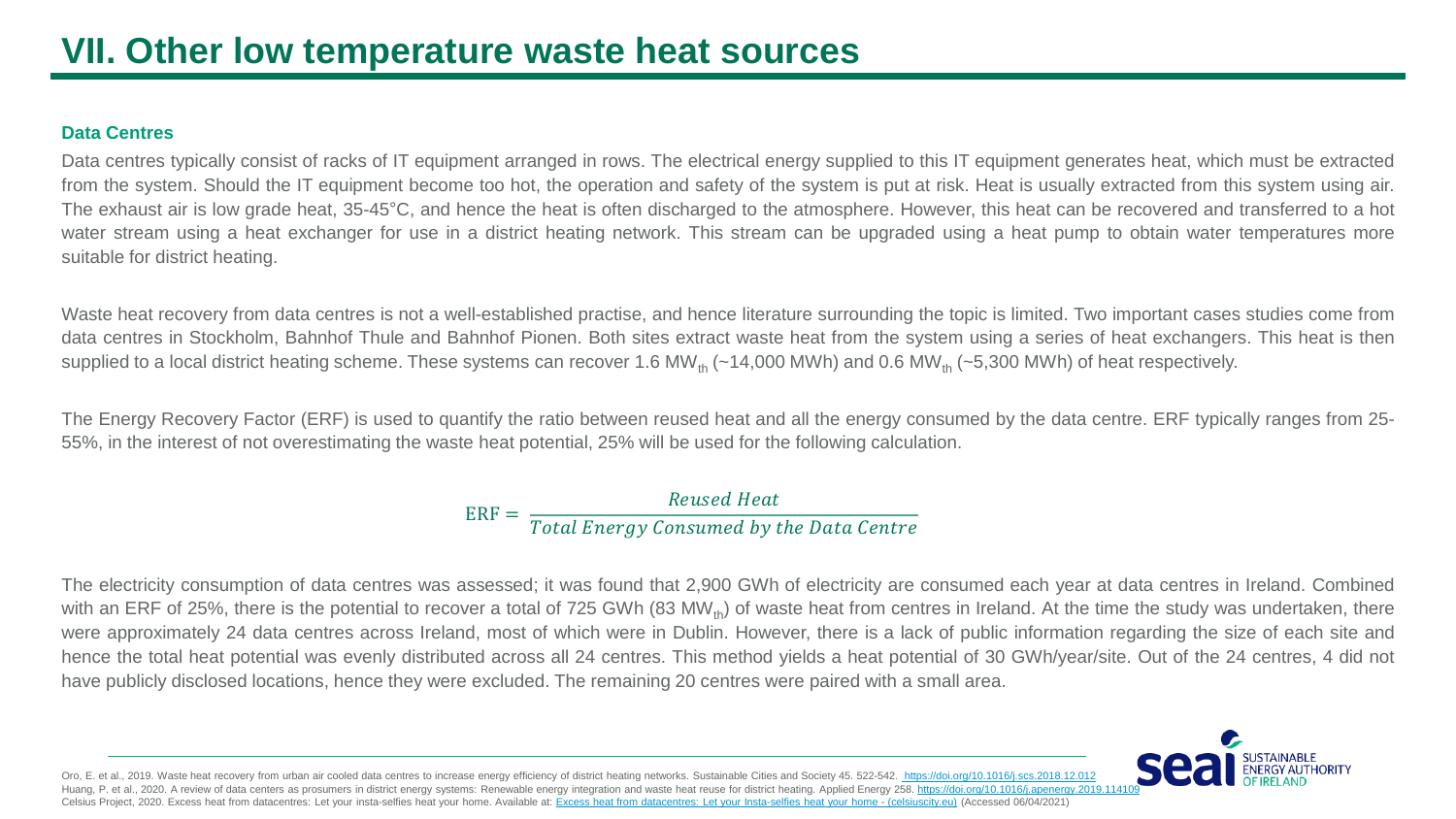# **VIII. Overall heat recovery results**

Table 5 shows that there are 6 power stations, 2 EfW facilities, and 17 industrial sites that meet the defined fuel input thresholds.

| Table 5. Waste heat potential from industrial sites and power stations |  |  |
|------------------------------------------------------------------------|--|--|
|------------------------------------------------------------------------|--|--|

| <b>Installation Name</b> | <b>Type</b>                 | <b>Operation</b> | <b>Fuel Input</b><br>[MW] | <b>Heat Potential</b><br>[MWth] | <b>Heat Potential</b><br>[GWh/year]                        |  |
|--------------------------|-----------------------------|------------------|---------------------------|---------------------------------|------------------------------------------------------------|--|
| <b>PS-1</b>              | Power Station               | Operational      | 810                       | 267                             | 1519                                                       |  |
| <b>PS-2</b>              | Power Station               | Operational      | 810                       | 210                             | 1199                                                       |  |
| $PS-3$                   | Power Station               | Operational      | 1270                      | 377                             | 2148                                                       |  |
| <b>PS-4</b>              | Power Station               | Operational      | 1623                      | 342                             | 1951                                                       |  |
| <b>PS-5</b>              | Power Station               | Operational      | 754                       | 187                             | 1063                                                       |  |
| <b>PS-6</b>              | Power Station               | Operational      | 763                       | 189                             | 1075                                                       |  |
| EfW-1                    | Energy from Waste           | Operational      | 77                        | 14                              | 111                                                        |  |
| EfW-2                    | Energy from Waste           | Operational      | 192                       | 35                              | 278                                                        |  |
| $Ind-1$                  | Refinery                    | Operational      | 173                       | 67                              | 567                                                        |  |
| $Ind-2$                  | Food Processing & Beverages | Operational      | 50                        | 11                              | 79                                                         |  |
| $Ind-3$                  | Food Processing & Beverages | Operational      | 34                        | $\overline{7}$                  | 55                                                         |  |
| $Ind-4$                  | Food Processing & Beverages | Operational      | 45                        | 10                              | 71                                                         |  |
| $Ind-5$                  | Food Processing & Beverages | Operational      | 54                        | 11                              | 85                                                         |  |
| $Ind-6$                  | Food Processing & Beverages | Operational      | 21                        | $\overline{5}$                  | 35                                                         |  |
| $Ind-7$                  | Food Processing & Beverages | Operational      | 40                        | 8                               | 63                                                         |  |
| $Ind-8$                  | Food Processing & Beverages | Operational      | 27                        | 6                               | 44                                                         |  |
| $Ind-9$                  | Food Processing & Beverages | Operational      | 31                        | $\overline{7}$                  | 50                                                         |  |
| $Ind-10$                 | Food Processing & Beverages | Operational      | 21                        | $\overline{5}$                  | 36                                                         |  |
| $Ind-11$                 | Food Processing & Beverages | Operational      | 35                        | $\overline{7}$                  | 56                                                         |  |
| $Ind-12$                 | Pharmaceutical              | Operational      | 22                        | 3                               | 20                                                         |  |
| $Ind-13$                 | Cement                      | Operational      | 83                        | $9\,$                           | 76                                                         |  |
| $Ind-14$                 | Cement                      | Operational      | 150                       | 16                              | 138                                                        |  |
| $Ind-15$                 | Cement                      | Operational      | 64                        | $\overline{7}$                  | 59                                                         |  |
| $Ind-16$                 | Cement                      | Operational      | 104                       | 11                              | 96                                                         |  |
| $Ind-17$                 | Magnesia                    | Operational      | 36                        | $\overline{2}$                  | $\bullet$                                                  |  |
|                          |                             |                  |                           | $\blacksquare$                  | 15<br>SUSTAINABLE<br>ENERGY AUTHORITY<br><b>OF IRELAND</b> |  |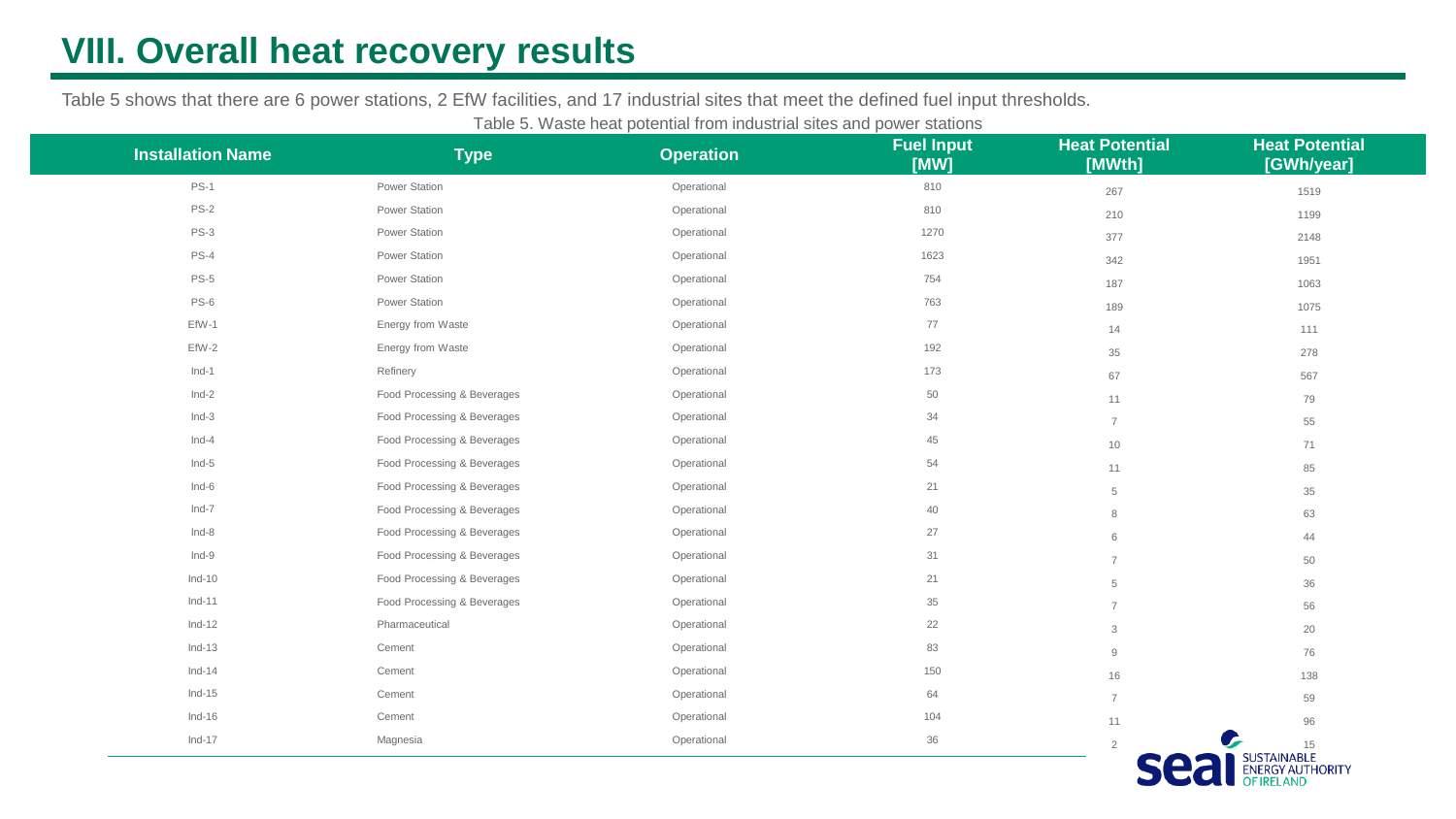# **VIII. Overall heat recovery results**

Table 6 shows the 20 data centres with a known location and the potential heat recovery.

|                    | <u>rapid of Wabib Hoat potontial Home adia bonti oo </u> |                             |
|--------------------|----------------------------------------------------------|-----------------------------|
| <b>Data Centre</b> | <b>City</b>                                              | <b>Waste Heat Potential</b> |
| DC <sub>1</sub>    | <b>Dublin</b>                                            |                             |
| DC <sub>2</sub>    | Clonshaugh                                               |                             |
| DC <sub>3</sub>    | <b>Dublin</b>                                            |                             |
| DC4                | <b>Dublin</b>                                            |                             |
| DC <sub>5</sub>    | <b>Dublin</b>                                            |                             |
| DC 6               | <b>Dublin</b>                                            |                             |
| DC <sub>7</sub>    | <b>Dublin</b>                                            |                             |
| DC8                | <b>Dublin</b>                                            |                             |
| DC <sub>9</sub>    | <b>Dublin</b>                                            | 3.5 MWth                    |
| <b>DC 10</b>       | <b>Dublin</b>                                            |                             |
| <b>DC 11</b>       | <b>Dublin</b>                                            | 30 GWh/year                 |
| <b>DC 12</b>       | Kilcarbery                                               |                             |
| <b>DC 13</b>       | <b>Dublin</b>                                            | (for all sites)             |
| <b>DC 14</b>       | <b>Dublin</b>                                            |                             |
| <b>DC 15</b>       | <b>Dublin</b>                                            |                             |
| <b>DC 16</b>       | <b>Dublin</b>                                            |                             |
| <b>DC 17</b>       | <b>Dublin</b>                                            |                             |
| <b>DC 18</b>       | Galway                                                   |                             |
| <b>DC 19</b>       | Cork                                                     |                             |
| <b>DC 20</b>       | <b>Dublin</b>                                            |                             |

Table 6. Waste heat potential from data centres

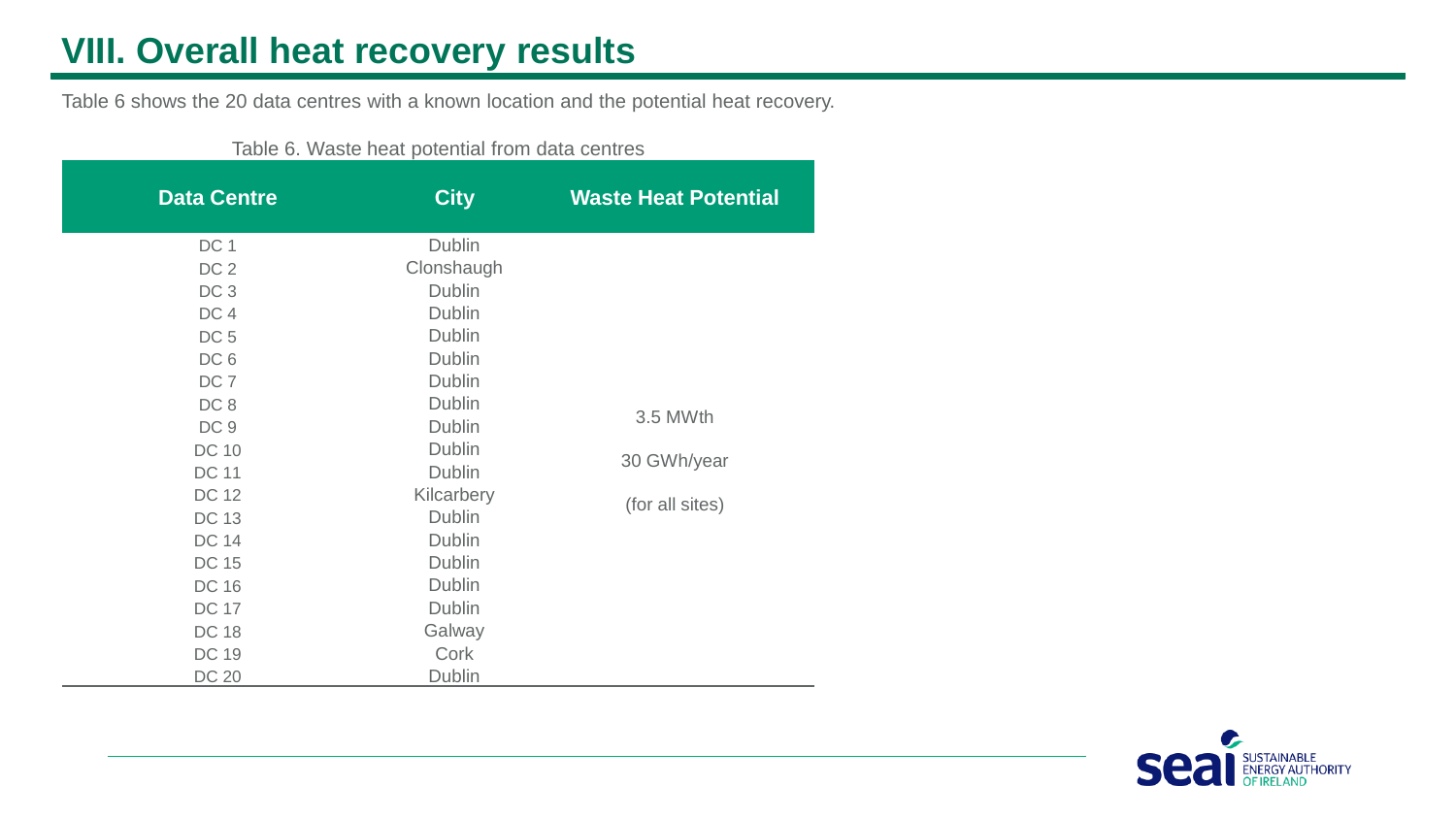Whilst some promising findings have been presented, it is important to scrutinise the validity of the methodology followed.

The power stations were evaluated using a well established method, which utilised extensive plant data. Therefore, the waste heat potential from these sites can be stated with confidence. This is important because these are also the sites in Ireland that are capable of generating the most heat, and are therefore most likely to be selected for development. It is worth noting that the EfW sites were not evaluated using this method, and so the uncertainty for these sites is greater.

The estimation of waste heat potential from the industrial sites does not follow an established method, and hence these results have a greater uncertainty. This however is not a tremendous problem because the industrial sites show less of a potential for waste heat recovery, and thus are less likely to be selected for development. The same is true for data centres.

Ideally, this kind of analysis would include visiting each individual site to evaluate the system and potential for waste heat recovery. However, this was not possible during the timeline of the project, thus the data available has been utilised in the most accurate way possible.

Since this analysis was performed, Host in Ireland released *Ireland's Data Hosting Industry*, a report in which 70 data centres are stated to be in operation throughout Ireland (65 in Dublin). However, the exact geographical location of these 70 data centres is not stated and hence they could not be incorporated into the modelling work performed. It is expected that the 24 data centres considered in this analysis represent the most sizable data centres that were operational pre-2021. Therefore, whilst future modelling work should aim to locate and utilise all 70 data centres, this work provides a strong first analysis for the heat recovery potential of data centres in Ireland.